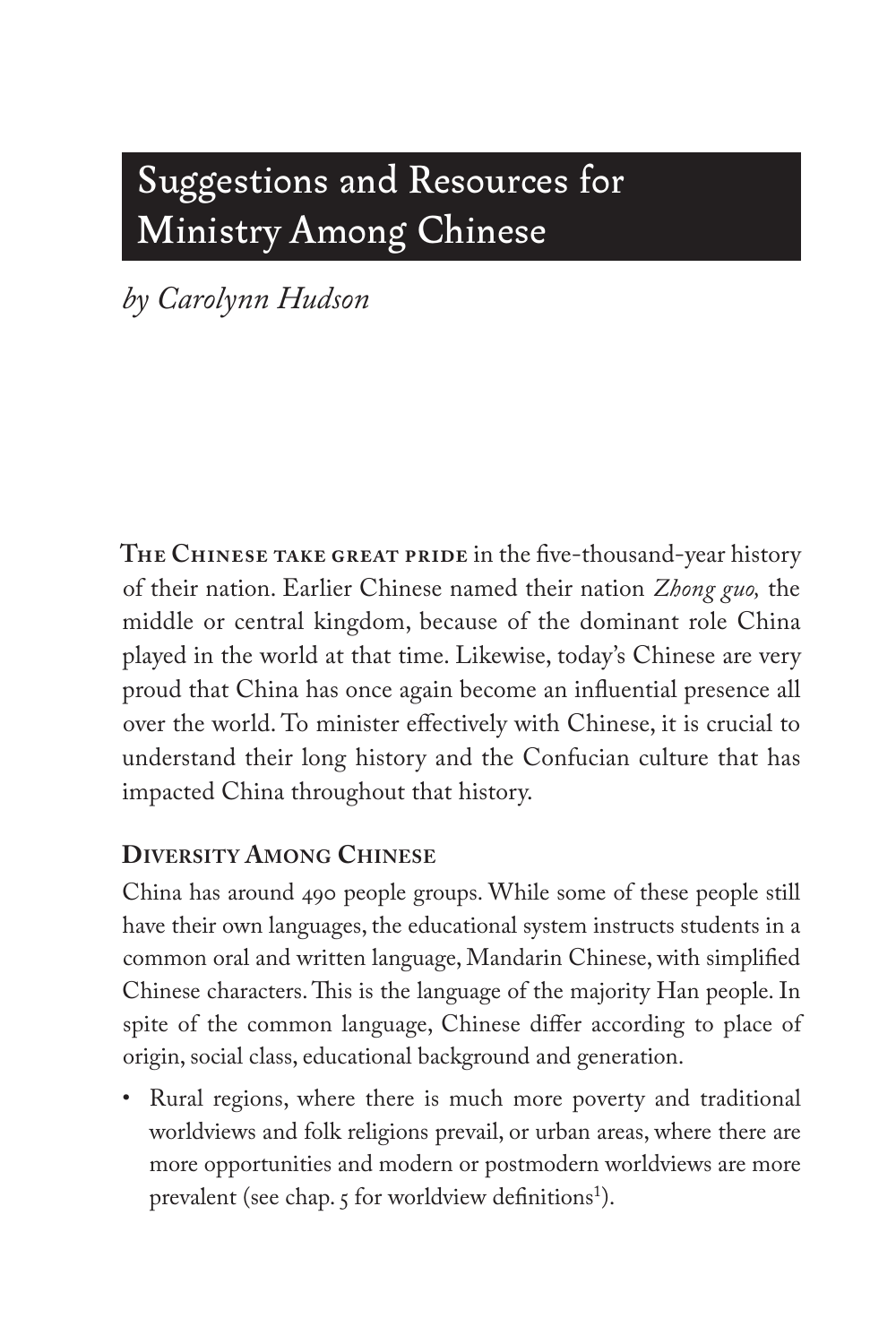- Social class (classes based on wealth, position in business or government)
- Level of education (among universities, as in the West, there are elite and lower-status schools)
- Generation
	- 1. *Born after 1960*. Cultural Revolution or Lost Generation (1966- 1976): Whether they were Red Guard members or persecuted by the Red Guard, all were deprived of their education. Educated people sent to the countryside despise Marxist philosophy, and the Red Guards eventually felt betrayed by Mao and lost faith in communism also.
	- 2. *Born in the 1970s*. Tiananmen Generation: These people lived during the economic reform era of Deng Xiao Ping and many were caught up in and wounded by the June 1989 Tiananmen Square events. Often selfish, many are concerned only with themselves.
	- 3. *Born after 1980*. Because of their woundedness and difficulty adapting to rapid changes in society, many parents of this generation have communicated to their children critical attitudes toward the status quo. Therefore many born in the 1980s inherited insecurity about life, but they are still open to new ideas. Because their parents may be manipulative or dependent, there is often a love-hate relationship between the two generations. The children are concerned for both family and society. Many yearn for reconciliation with parents and for close friends to take the place of siblings.
	- 4. *Born after 1990*. These people have grown up during the economic rise of China and are often very nationalistic. Due to family influences, they are overly dependent emotionally and have difficulty developing close friendships. They long for a sense of belonging and seek help in attaining self-fulfillment and happiness. At the same time, they are aware of the expectations and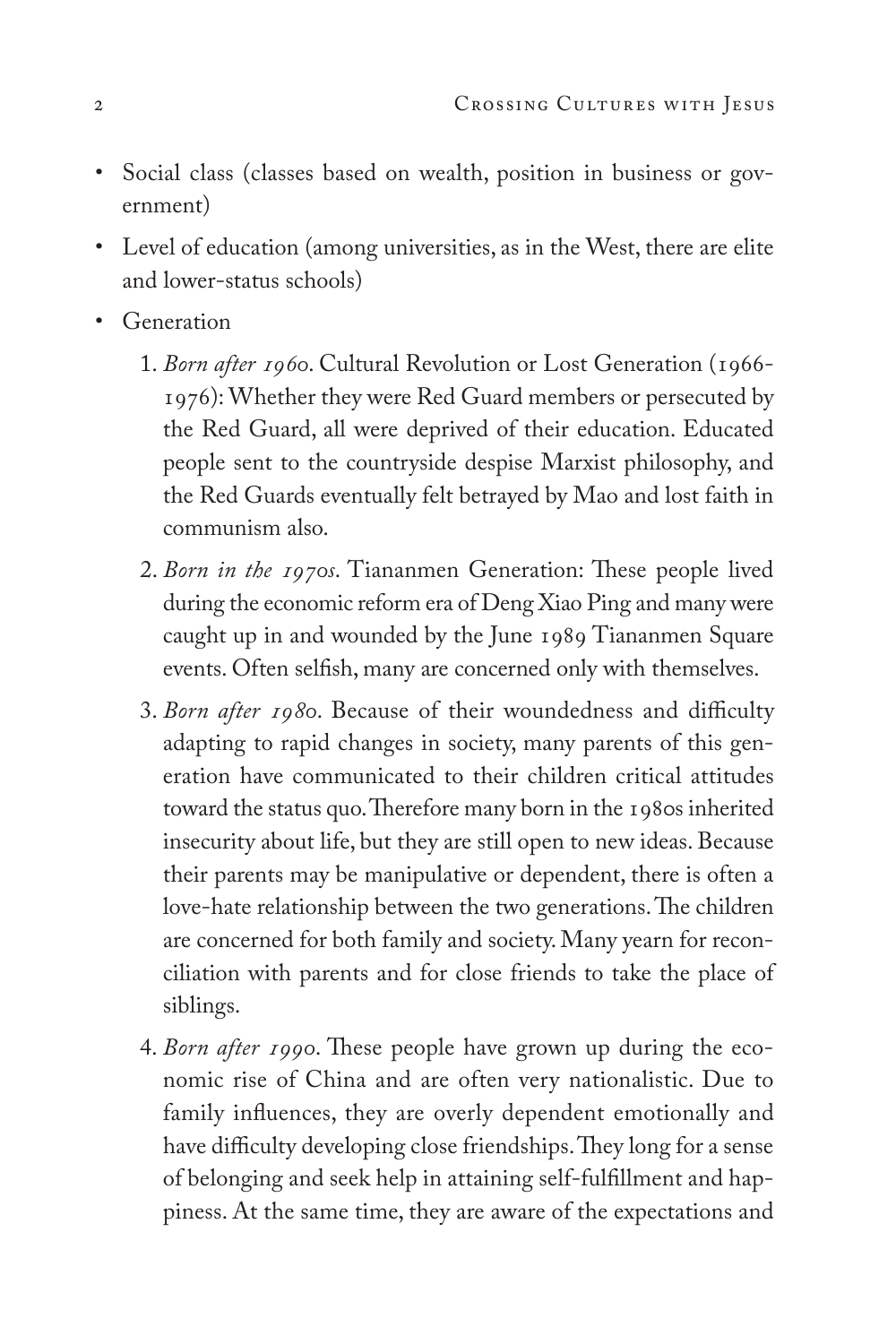possible financial needs of their parents (most are the sole child of the family).

5. *Born after 1995*. Some come to the United States as high school students. Because their parents have been too busy working to care for them, many have grown up in a fantasy world of television, Internet and social networking sites, and don't know how to interact socially. Obsessed with taking selfies, they look for a sense of belonging and existence on the Internet and want to show "face" in their online life. They are attracted to beauty and will be touched by God's creativity.

The material here cannot do justice to the diversity and complexity of China. Traditional Chinese thought is a balance of contradictions (e.g., *yin* and *yang*) that can embrace a pluralism of beliefs and values. What is true in one area and of one individual or group may not be true of others. As always in crosscultural relationships, *it is crucial to get to know and learn about the backgrounds of individuals and families*.

## **Belief Systems**

- "Looking backward to go forward" (a Chinese proverb): Chinese consider the past a constant touchstone and see history as always present in the now. Since Eastern thinking is circular, then history is circular for Eastern thinkers. Understanding the ancient system of *Confucianism* is critical to understanding China today.
- "You know, the difference between you and me is that I think the world is a circle, and you think it is a line"(Chinese scholar Peng Kai Ping to Richard Nisbett in Nisbett's *The Geography of Thought* [New York: Free Press, 2004], xiii). This quote from Peng Kai Ping demonstrates the difficulties people from different cultures have understanding one another and the importance of recognizing the difference between Greek and Confucian thought. Western thinking has its origin in Aristotle's science of logic (the art and method of "correct thinking"). There are certain rules that govern correct thinking; our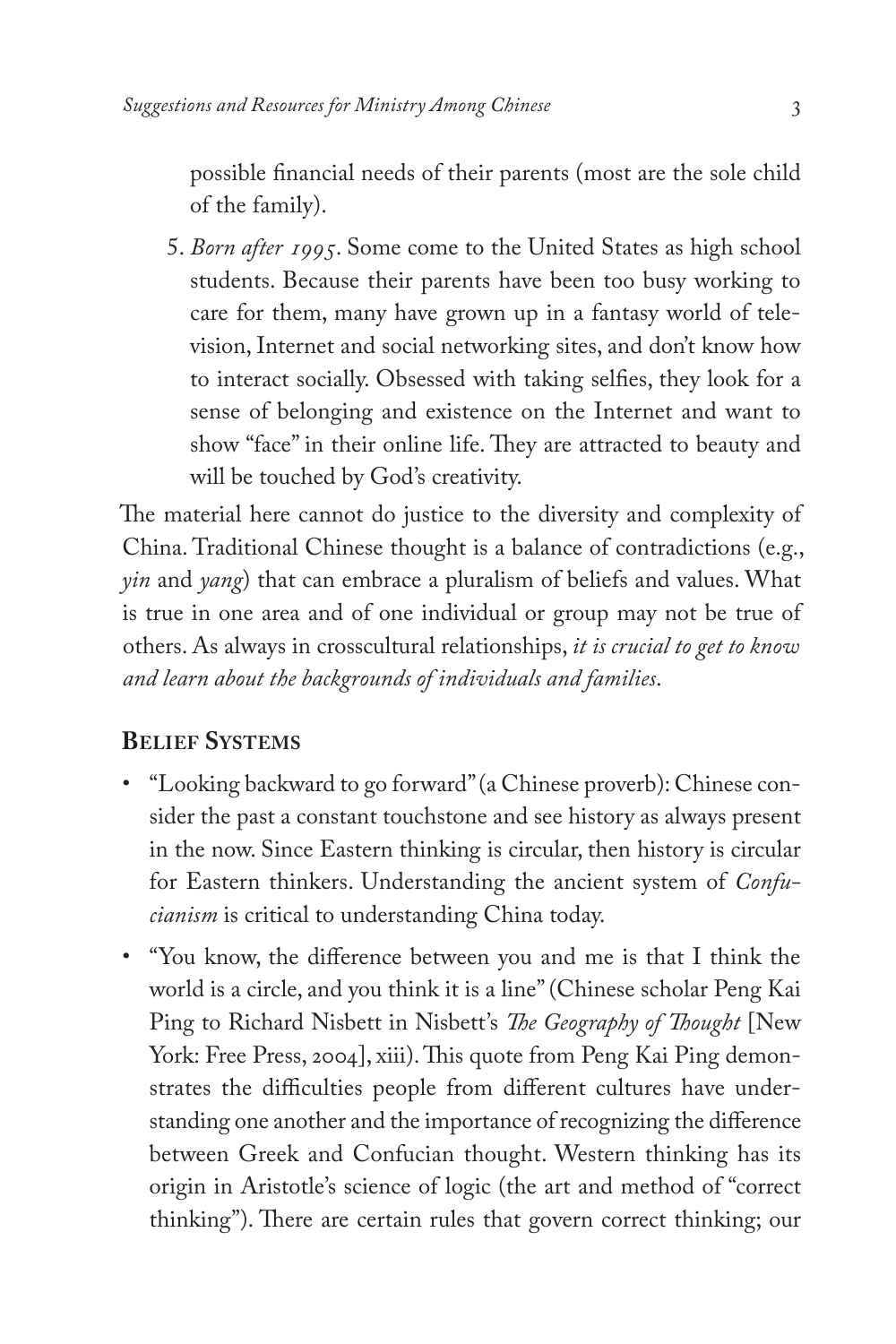linear Western worldview requires a right or wrong answer to every question. The non-linear Confucian worldview involves circular thinking and perceives that things are constantly changing. In the Confucian perspective there are no Western-type rules that govern thinking: ideas that are in apparent opposition can be held simultaneously without the need to choose between right or wrong.

- Confucian thought also says that when things change, they always move back to some prior state (thinking is circular). Making decisions while forgetting that things change would invite mistaken conclusions. While Greek thinkers need correct answers and urgent decision-making, Confucian thought seeks harmony; its internal dialogue must be unrushed.
- Confucianism is *the* belief system that has dominated Chinese thought throughout most of Chinese history and is an inseparable part of what it means to be Chinese. It is a moral and ethical system intended to maintain a proper and civilized society; the goal is *the perfection of society and the individual*. Younger Chinese who think they're no longer influenced by traditional ideas may realize later that those ideas have been present in their subconscious all along.
- *Contrast with Christianity*. Confucianism teaches that humans are good and can perfect themselves and society by striving to live correctly: humankind is perfectible through personal endeavor. Christianity teaches that there is nothing we can do to perfect ourselves; we need a Savior.
- The *family* is the central institution of society. Fulfilling mutual obligations to family members (and all in-group members) is a virtue; children are raised to perpetuate the system of mutual obligation. A perfect nation can be achieved through family.
- For four thousand years *filial piety* held the most important place in Chinese ethics. Filial piety is the duty to respect and care for the living elderly members of the family and venerate (worship, pay respect to) deceased ancestors.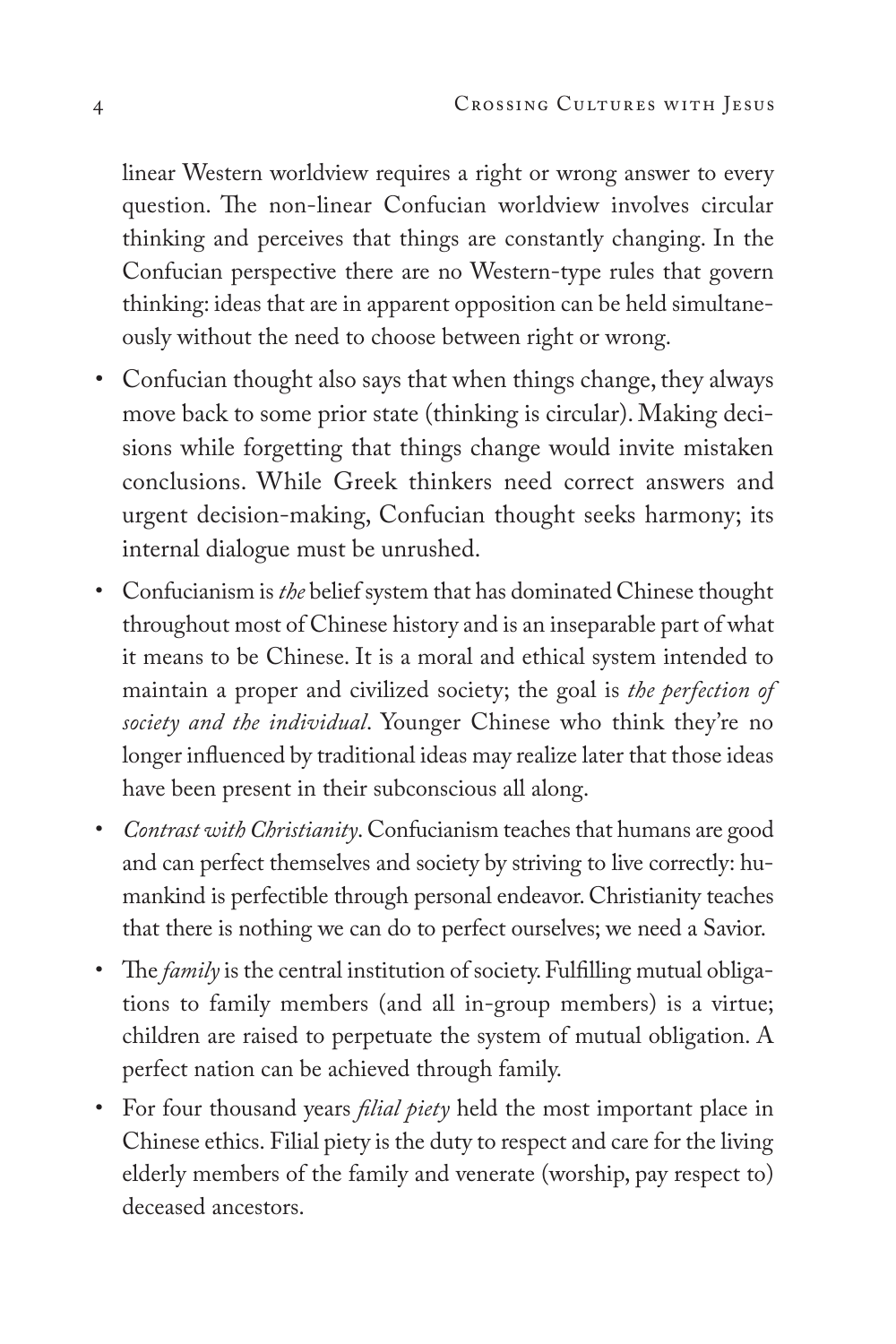- Due to the one-child policy, individuals or couples now face the responsibility of caring for four to eight aging parents and grandparents. Some of China's young are rebelling against traditional filial piety obligations, leaving 200 million Chinese over sixty in poverty. In 2013 the Chinese government passed laws to enable parents to sue children for emotional and financial support. Many hope that the one-child policy will be relaxed; such a loosening of the rules would help solve the additional crisis of *too few women for the number of men seeking marriage partners*. As the burden of caring for parents is lifted, many young people may revert back to more Confucian views.
- *Hierarchy: The basis for social order*. In Confucian thought everyone has a *dominant* or *subordinate role* to fulfill: sons obey fathers, wives obey husbands and subjects obey rulers. Since the early Chinese had no geographic mobility, they felt strongly the need for social harmony, and hierarchy made that harmony possible. In China today, youth are able to help their parents navigate rapid societal changes: fathers listen to their sons and young people don't accept hierarchy. Nevertheless the senior-junior relationship—which involves Confucian values of power and honor—plays a critical role in daily life.
- Examples:
	- 1. *Workplace* junior to senior gift-giving at holidays has been considered an essential practice. People often give gifts to those in higher positions.
	- 2. *Students* are cautious about asking questions that could cause a loss of face both for professors who don't know the answer and for students asking the question.
	- 3. *Grad students* or *interns* are often forced to do time-consuming research that professors take credit for.
	- 4. *Under Confucian influence, when a woman marries* she often loses her place in her family and finds herself at the mercy of her mother-in-law. Since the primary allegiance of her husband is to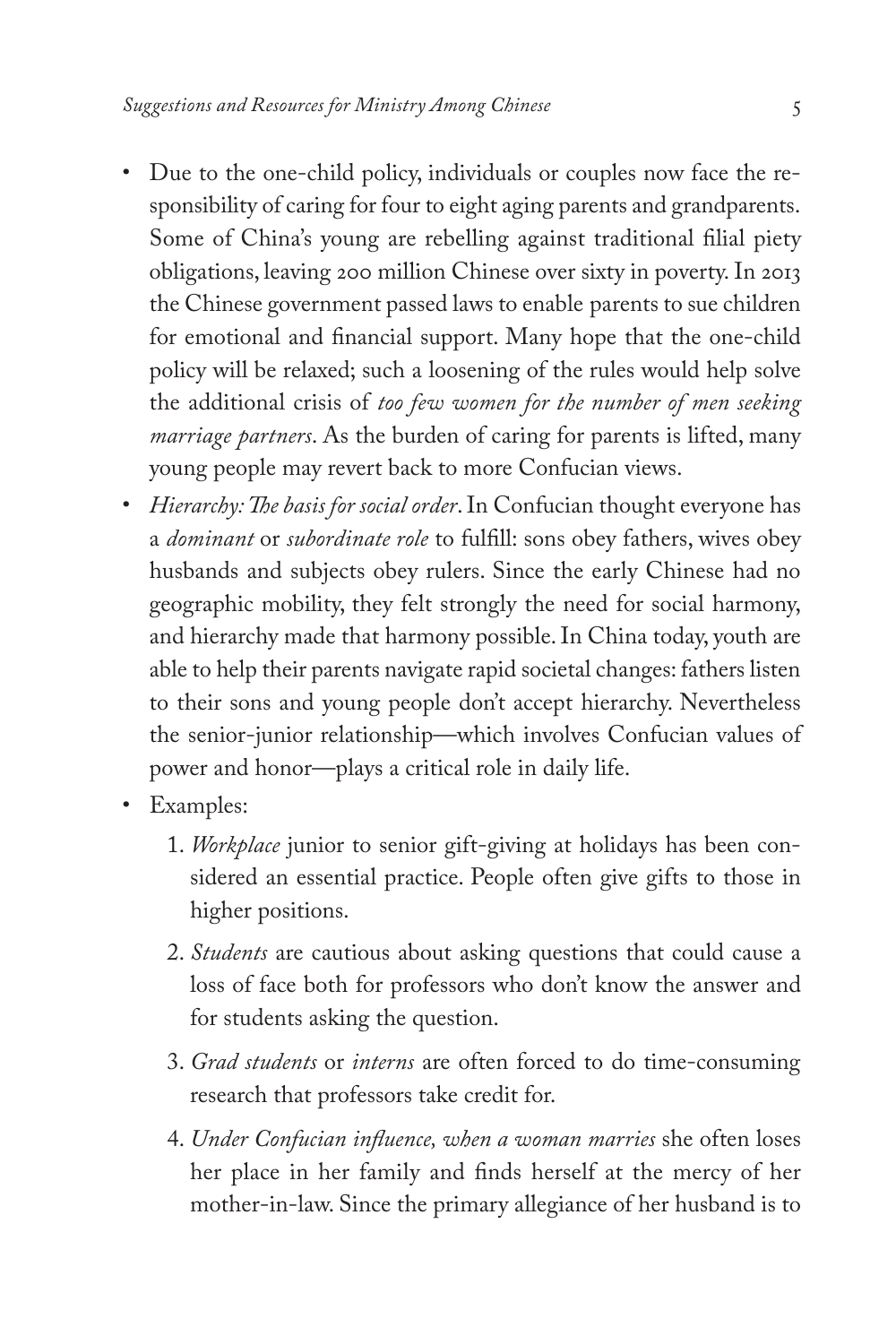his father and not to her, she may have nowhere to turn. This has caused many divorces in China.

*Relationships. Two kinds of in-group (insider) relationships*. Chinese live by the Confucian teaching that people only have the capacity to help their in-groups so they invest almost all their relational energy in those relationships. There are two kinds: close personal relationships and *guanxi*  (pronounced gwahn-she) relationships.

- 1. *Close personal relationships*. Family members and close friends form the closest networks for Chinese. Among this group of family and friends, resources are shared freely with little need for reciprocity. These mutually dependent relationships are formed early and last a lifetime. Note*:* Chinese close relationships are usually very different from Western close, intimate relationships. Many Chinese are reluctant to share emotions and don't expect the level of intimacy that Westerners do.
- 2. *Guanxi relationships*. *Guanxi* relationships are networks of mutual obligation that hold people together for ongoing reciprocal exchanges of favors, not for friendship. *Guanxi* provides a way to get some of the needed but limited resources in society. Because of the need to care for entire families, establishing extensive *guanxi* networks is critical. The number and quality of powerful connections help to determine social status and ability to provide for family members. Unless a Westerner has married into a Chinese family, Western relationships with Chinese will usually fit in the *guanxi* category. However, the desire felt by many younger Chinese to experience real intimacy can eventually result in genuine friendship relationships with them.

Westerners need to remember:

- If one receives, one has an obligation to give later on.
- Chinese often don't understand when the help they ask for is not given and may decide that our not using our position to help is a deliberate decision. That can break the relationship.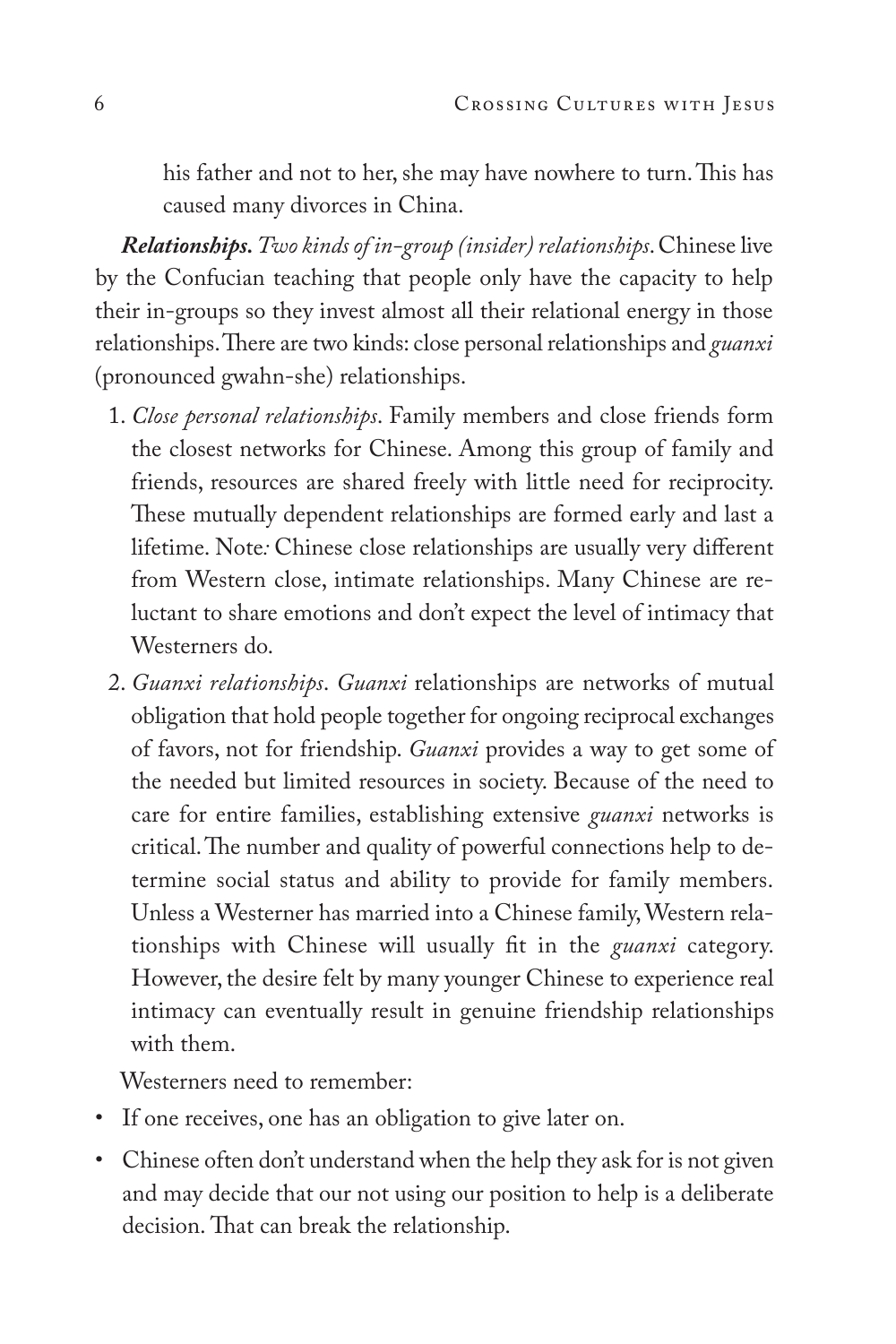• Never overpromise in any relationship. Be aware of possible jealousy from others if you help someone.

Close personal and *guanxi* relationships are lived out in a series of concentric circles.

- *Circle 1* (the center) is the individual.
- *Circle 2* includes those to whom a person feels closest and with whom there is fairly open sharing:
	- For women: two to three women, possibly including a family member, or one to three classmates.
	- For men: three to five men, classmates or business associates.
- *Circle 3* includes more extended family and remaining classmates.
	- *Classmates* are members of a specially selected, carefully matched academic collective of twenty-five to thirty with whom a child studies from the first through the last years of primary and secondary school. They are obligated to help each other in academic and other ways throughout life. For children with no siblings in the younger Chinese generations, classmates in the inner circle may take the place of siblings. Communication with classmates through social media continues after graduation, especially for Chinese born in the 1990s, providing them with trusted friends as they compete academically at university.
- *Circle 4* includes *guanxi* connections, relationships that are less personal but ongoing. Over time some genuine friendship may develop in these relationships.
- *Circle 5* includes temporary relationships formed to meet specific needs; they are quickly formed and quickly broken.

## **Religions That Have Impacted Confucianism**

- *Daoism* had an early influence on Confucianism.
	- 1. focuses on individuals and their relationship with nature
	- 2. goal is harmony with universe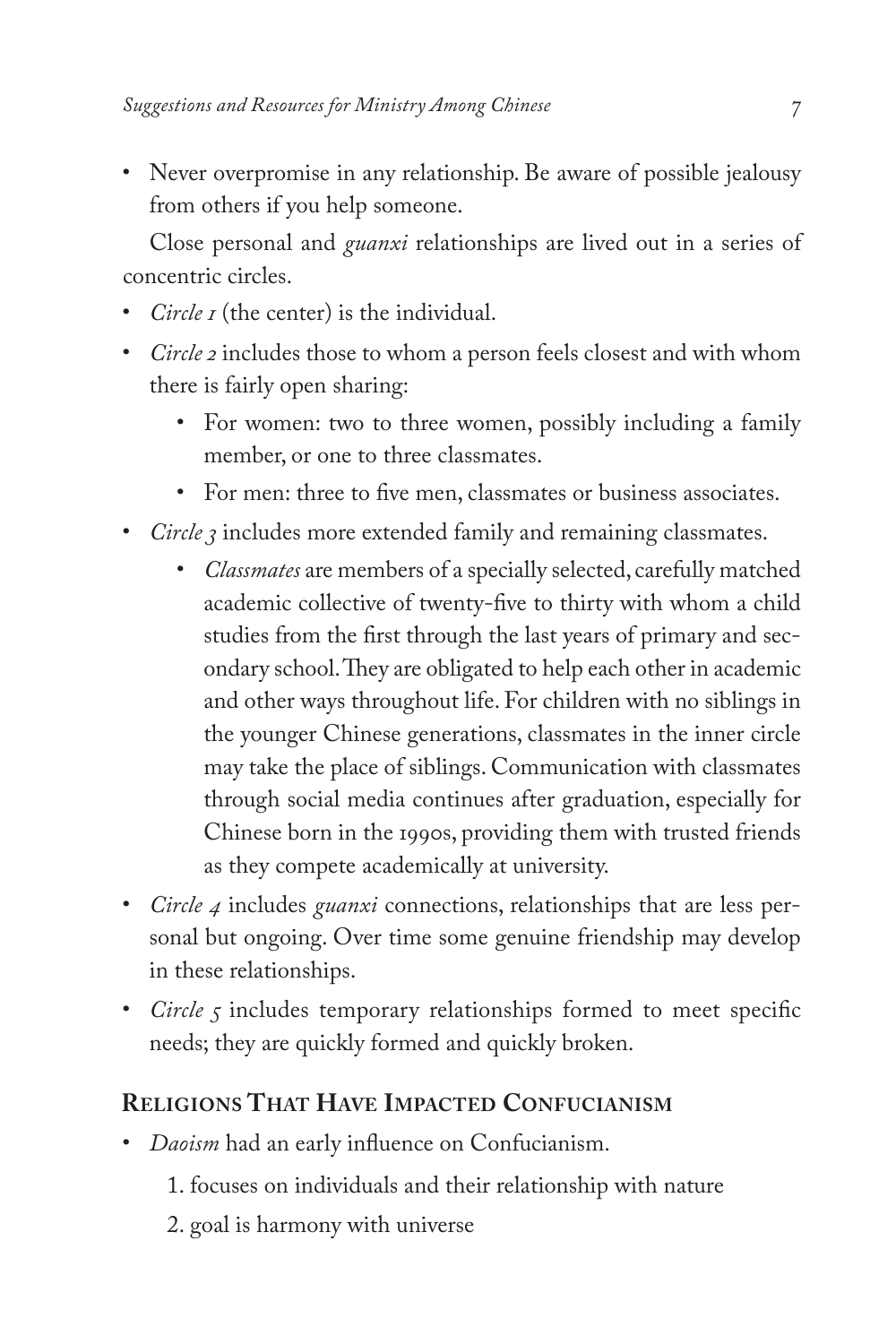- *Buddhism* had later influence on Confucianism.
	- 1. teaches detachment from the world and ceasing all desire
	- 2. goal is the end of suffering by achieving Nirvana, which is the nonexistence of self
	- 3. becoming more popular in China
- *Folk* religion is practiced among those who hold more traditional power-weakness worldviews: the elderly and rural and urban poor. Various deities are worshiped and prayed to and if practitioners feel their prayers have been answered, deities are thanked by offerings of food or paper money. Many villages have shamans or spiritual healers to whom people turn to deal with sickness and the need for good luck. Ancestor veneration is still an important part of traditional Confucianism.

## **Chinese Worldview**

In Confucian societies those in power use face (honor-shame) to maintain their power. As a result power-weakness and honor-shame are intertwined in China. Public loss of face brings the painful awareness of imperfection and lowers status, and can affect both close personal and *guanxi* networks. *Harmony* in relationships is the goal of Chinese morality. Chinese believe that people who do not maintain harmony by protecting face are selfish and do not care for their family, in-group or country. (See chap. 6 for more on value systems and face.)

## **Historical Events That Affect Chinese Views of Westerners**

Those of us who work with Chinese students and scholars will not serve them well if we don't understand how humiliated China has felt at the hands of foreigners. In the August 2008 issue of *Newsweek*, Orville Schell discussed what drives China: "The most critical element in the formation of China's modern identity has been the legacy of the country's 'humili-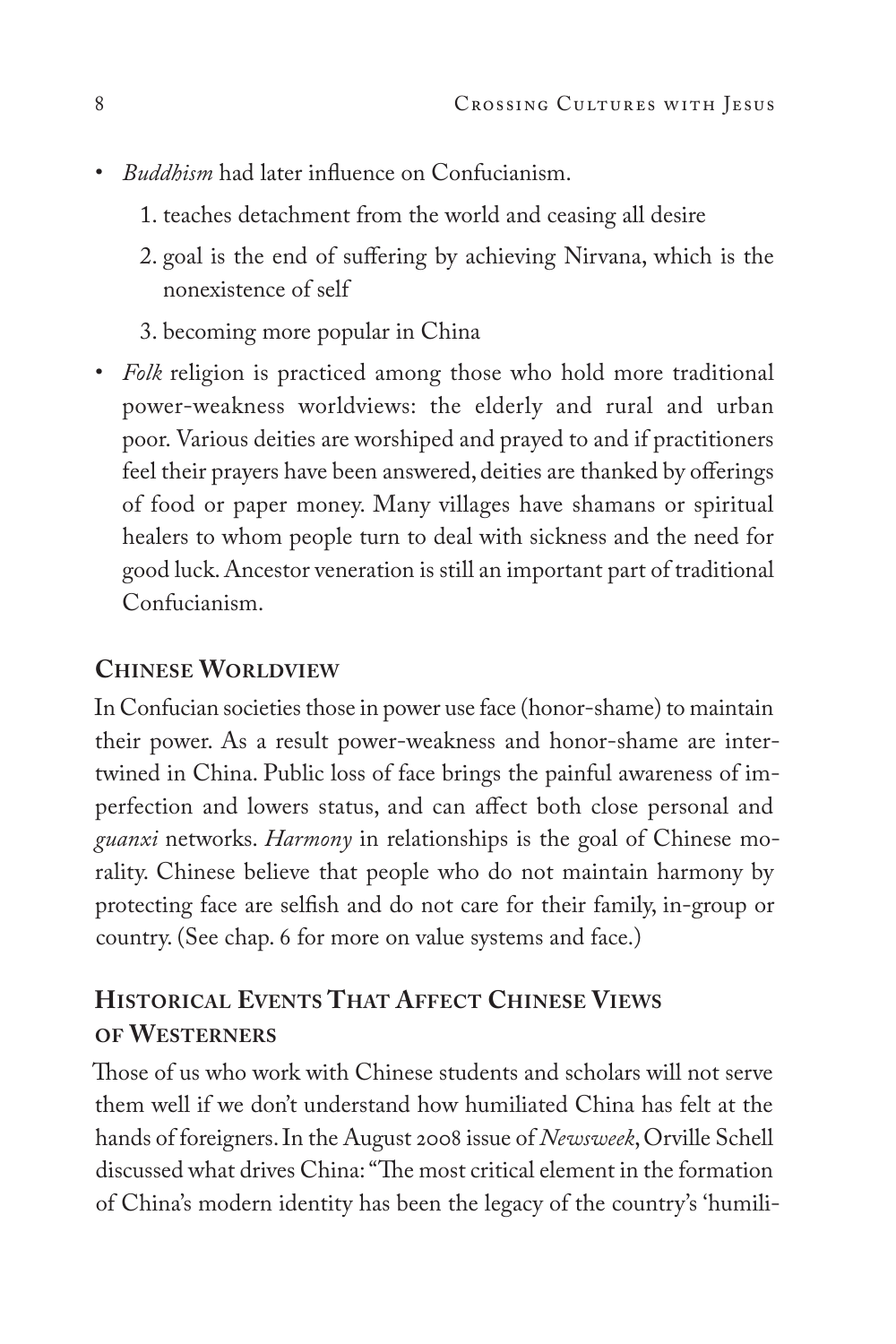ation' at the hands of foreigners, beginning with its defeat in the Opium Wars in the mid-19th century and the shameful treatment of Chinese immigrants in America."

In the mid-nineteenth century opium was tolerated in Britain but banned in China. In 1850 the British overrode China's rules against opium, and China was forced to accept and pay for opium crops it did not want. Along with these unjust treaties came Western missionaries on the same ships that brought the opium. I have never met a Chinese scholar who was not fully aware of the humiliation felt by China at that time, or the fact that missionaries were associated with that humiliation. Nor are they unaware of the shabby treatment of Chinese immigrants in the United States during the nineteenth century. The only appropriate response to any Chinese student or scholar who brings up these facts is to apologize and acknowledge that you are ashamed for what was done.

#### **Communism and the Crisis of Corruption**

The collapse of the dynasties in China left a vacuum that Mao Zedong was able to fill with his Chinese communist ideas. One of his main motivations was to destroy the Confucian value system, which he felt was too elite. He was thought to be the equalizer: the enemy of bureaucracy and privilege. By 1949 he had established the Chinese Communist Party. Mao then began to shift the focus of thought from the family to the Party and national interests.

Today students learn about communism from an early age. But since economic capitalism is now widely embraced, it's harder to justify communism as the most suitable ideology for China. To unify and inspire the people, the government often uses international issues to promote nationalism. Since there is also widespread corruption and a crisis of morality in China, there is a desperate need for values. Confucianism offers a Chinese source of values, so the government is now promoting both Confucianism and the Communist Party at the same time. This action by the government is quite typical. All through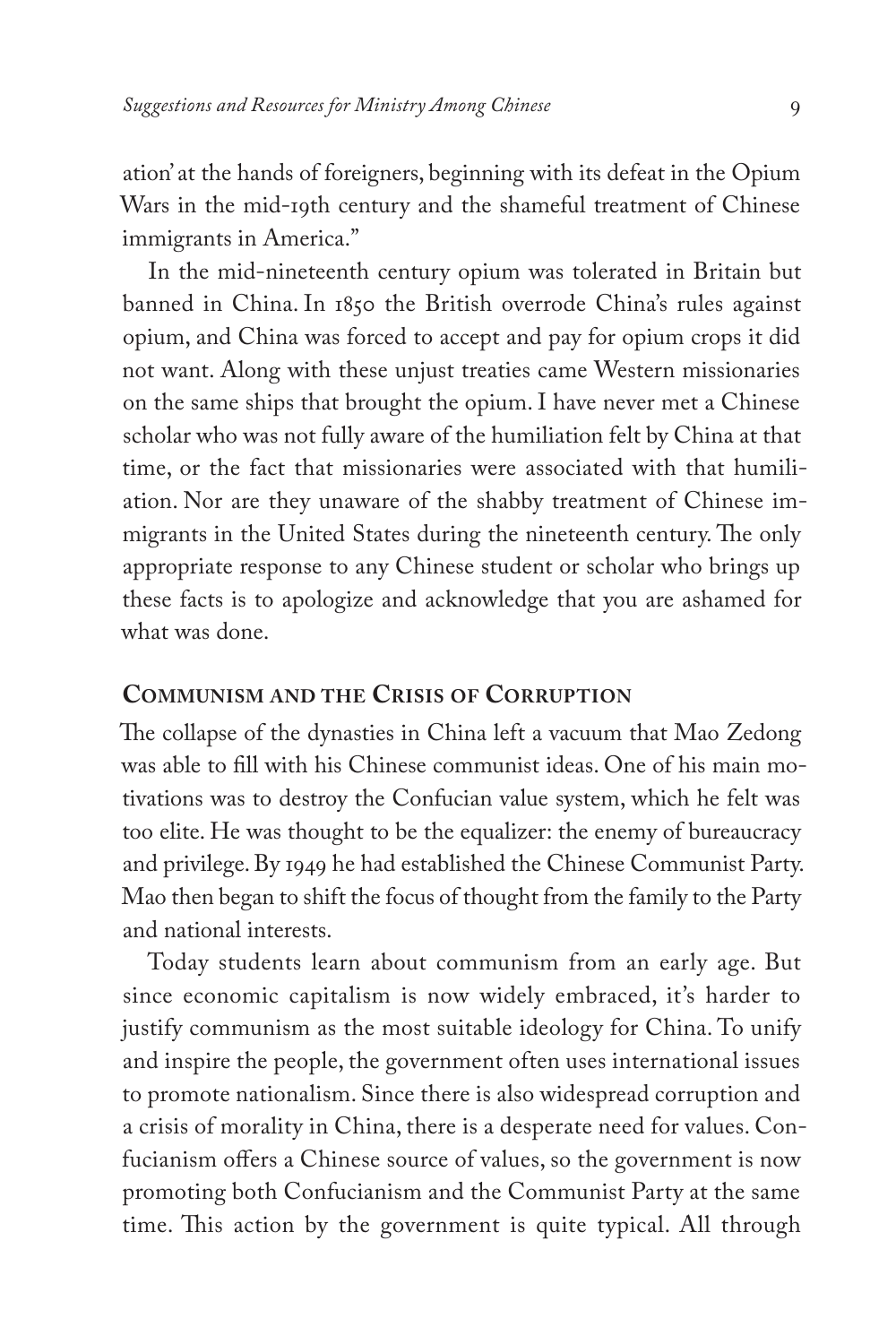Chinese history the state has always had power over religion, and the role of religion has been to bring harmony to society. Throughout the decades when Marxist/Leninist/Mao Zedong thought was being taught, Confucian attitudes remained just below the surface of people's minds. While not technically a religion, Confucianism has played the role of religion in China.

#### **Insights for Relationship and Witness**

For older generations of Chinese, the existence of God and questions about science and faith are still critical issues. With younger generations, offering relational counsel and demonstrating the power of unconditional love are attractive.

Here is some additional information for those entering into relationships with Chinese, whether in China or elsewhere.

*Alcohol at Chinese events***.** One special issue in Chinese hospitality is serving alcohol. If you have been invited to a formal dinner or event, go prepared with a nonjudgmental excuse not to drink such as "It's bad for my health" (not simply "I don't drink"). Sudden refusal to continue drinking in this kind of situation can be interpreted as a refusal of relationship and a sign of disrespect. If you need to participate in a toast, use another beverage.

*Relationships, invitations and face***.** Extending an invitation to Chinese—whether it be to attend an event or to follow Jesus—is fraught with difficulty. Cultural differences can cause great confusion. Westerners expect directness in relationships; Chinese seek for harmony. Therefore Chinese will seldom respond to an invitation of any kind with a straight negative answer. For them, responding positively to a request is a culturally required way to maintain relationship. Therefore it is imperative that invitations of all kinds—especially invitations to follow Jesus—be made in indirect ways that allow Chinese friends to say no easily. (See chap. 10 for examples of indirect invitations.)

• It's important to work with Chinese Christian partners when pos-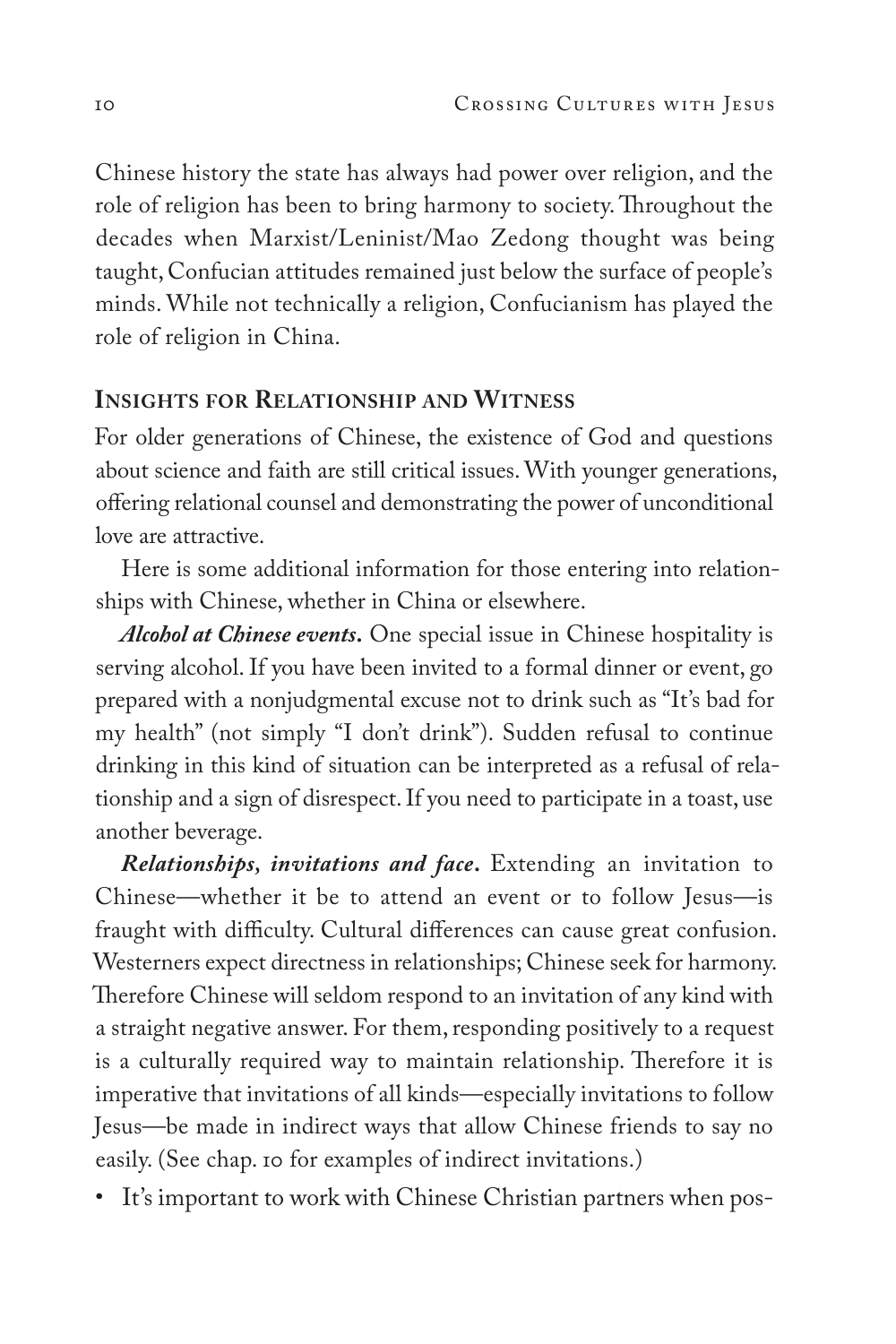sible so that it is evident to Chinese friends that Christianity isn't only a Western religion.

- Earn credibility with Chinese students and scholars by being a student of Chinese history and culture. You will have a better understanding of who they are and will be able to interact with them on a deeper level from the beginning. Discover what Chinese are proud of about their country.
- Being comfortable with Chinese culture enables us to more easily go to settings where Chinese gather. I have been to many Chinese Christian conferences where a colleague and I were the only Westerners among hundreds of Chinese. Seeing that we felt comfortable there gave us much credibility in the Chinese community.
- A relationship issue that's important to understand is conflict. Conflict involves directness in an indirect culture. The showing of emotion by losing one's temper brings great loss of face. Westerners need to understand that we will lose respect among Chinese if we lose our tempers in public.

*Security and reentry preparation***.** It is essential to be extremely careful when it comes to sharing information about the spiritual interests of Chinese. Younger Chinese have less understanding of the difficulties they or others might face because of professing faith. So they are not likely to be sufficiently cautious when sharing about their own spiritual interest or that of friends.

- Do not share the names or pictures of new converts in emails or other public ways.
- Help new converts think through the consequences of Christian commitment before they return home.
- Link them with older Christians from China who can help with reentry preparation.
- Do not share the names or locations of Chinese or Western Christians in China. Doing so could jeopardize their careers.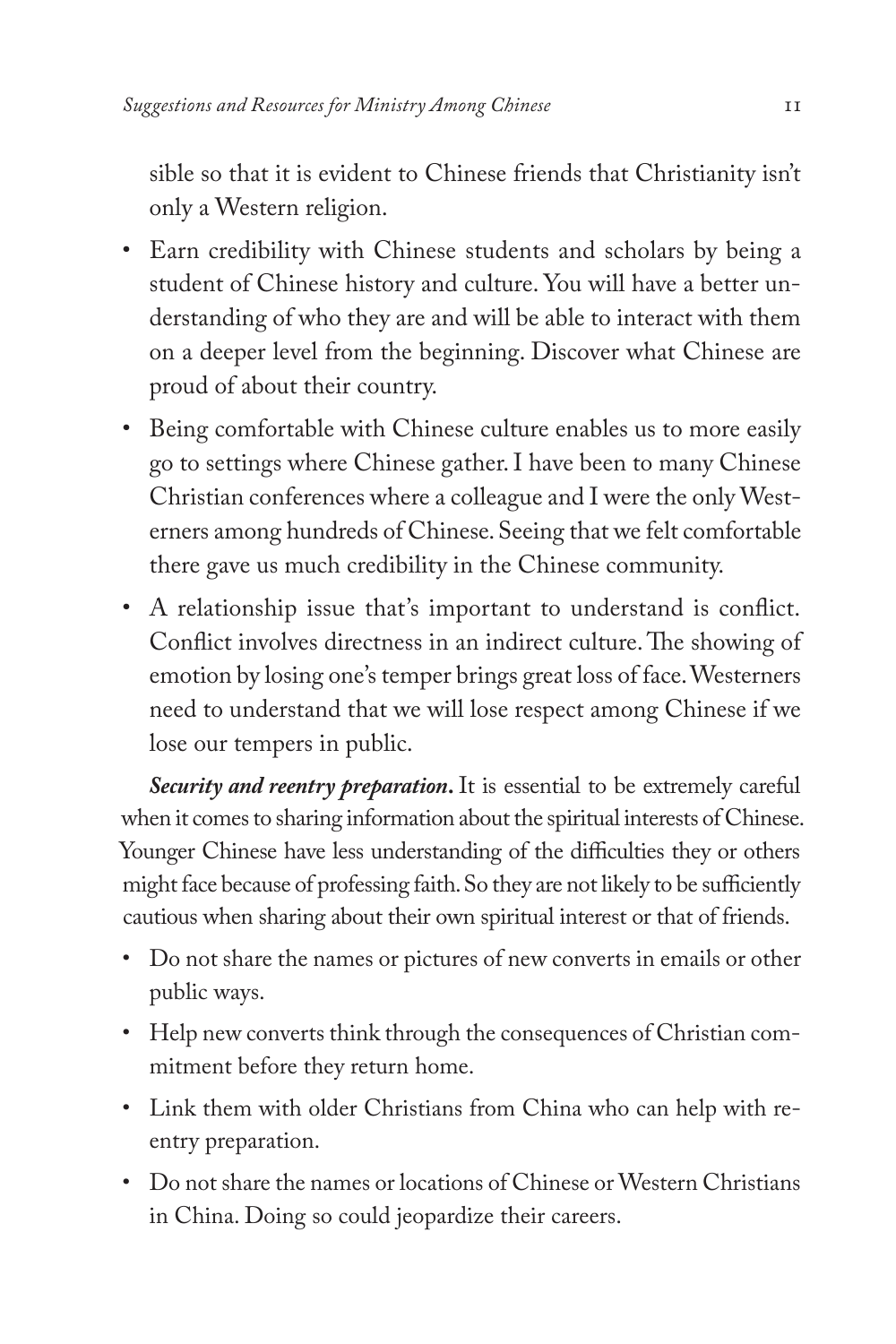### **Insights for Evangelism and Discipling**

- When presenting the gospel don't use legal language that describes God as judge or tells of broken laws. Rather, talk about broken relationships with God and people.
- It's very difficult for Chinese to accept "being a sinner." A Chinese friend puts it this way: "To be a sinner, I must feel shame because you know I've done wrong. It hurts my pride to have to accept lower status. It's more important for me to have 'dignity' (keep my pride) than to admit wrongdoing. Having dignity is far more important than doing things right." For my friend, holding on to pride and not losing face and status in his community was essential, even if it meant not getting closer to God.
- When doing evangelism we must understand that a worldview change is needed in our Chinese friends. Hidden assumptions must be brought to the surface. For example, examining beliefs about human beings might help them see that they have thought that people are basically good and have the ability to perfect themselves. Assumptions about God or the gods might include the belief that they must please God or bad things will happen. Looking at their ideas about relating to God, they might discover that they believe relationship with God must be earned and that grace is unreasonable.
- Telling our friends what to believe is not appropriate. Rather, providing opportunities for them to discover what they have subconsciously believed their whole lives opens the door for them to begin to see things differently. A good tool to help bring hidden assumptions to the surface is non-threatening groups for discussion of culture. In this kind of group, cultural differences can be considered in an atmosphere of discovery where people are never asked questions that are too personal, put on the spot or criticized for their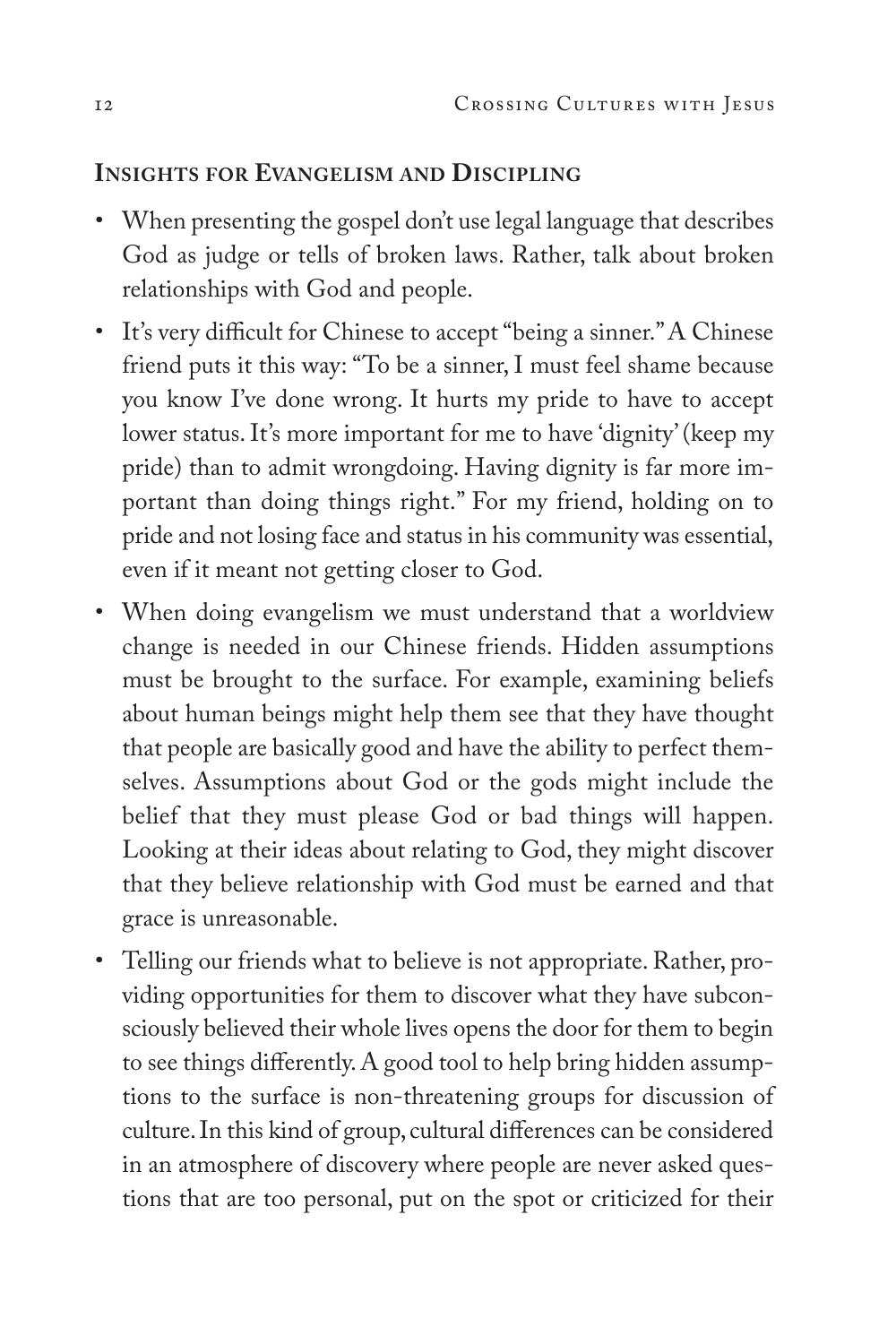views. (See chapters 5 and 9 of for more information about cultural discussion groups.)

- Chinese students who have made decisions to follow Jesus overseas can easily slip back into circular Confucian thinking when they return home; such "conversions" are reversible.
- True conversions often take a long time (even many years). Pushing too fast can result in shallow decisions that don't last and actually inoculate Chinese friends against future openness to God. After a number of unanswered prayers, people with a shallow understanding of the nature of God can decide that Christianity doesn't work.
- Don't use the word *guanxi* or let a translator do so when talking about relationship with God.
- When Chinese friends begin to learn about Christianity, they may interpret belief as a set of ethics without understanding grace. Grace is difficult for Chinese to accept. Confucianism teaches that being a "good person" requires continually working to perfect yourself and society by your good efforts. But to receive grace, you have to accept that no efforts you make are enough to gain acceptance from God. A Chinese friend put it this way: "Grace is too hard for me. To get it, I have to put myself in a lower position and accept that I am not a good person. But to please my family, I *must* be a good person." For Chinese, receiving unearned grace can feel like failing self, family and society.
- Many Chinese Christians have told me that in spite of wanting to fully live out of grace, they find themselves enslaved to the Confucian virtue of obligation. This results in working themselves to exhaustion to serve God because they think that is what he expects. Sometimes this gets reinforced by their fellowship or church as members all strive to be good enough. This kind of pressure even leads some Chinese to become discouraged in their relationship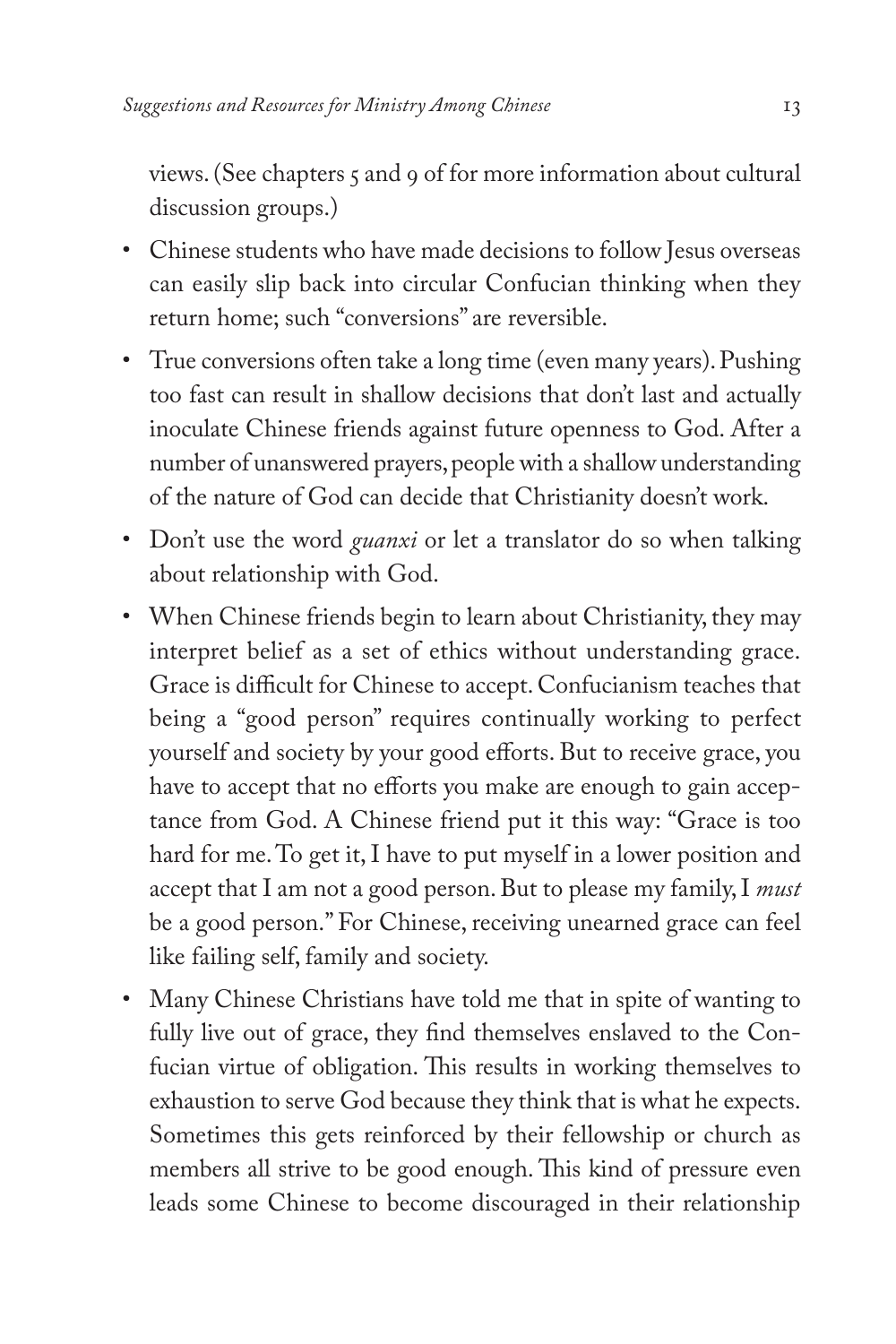with God and leave the fellowship or church. Therefore it is crucial for disciplers to help both individuals and fellowships become aware of their subconscious Confucian values and realize how those values affect their relationships with God and each other.

#### **Resources for Training and Outreach**

#### *General Books*

- Fairbank, John King and Merle Goldman. *China: A New History*. Cambridge, MA: Harvard University Press, 2006. Includes the entire sweep of Chinese history.
- Nisbett, Richard E. *The Geography of Thought: How Asians and Westerners Think Differently . . . and Why*, New York: Simon & Schuster, 2003. This book explains Confucianism and circular thinking, and demonstrates their continuing impact today.
- *Understanding the Current Generation of Chinese* (Paradise, PA: Ambassadors for Christ, 2015). Available at the AFC Bookstore website: http://afcresources. org/contents/en-us/d240\_New\_Resources.html. This helpful booklet summarizes recent research on Chinese generations born after the 1980s, 1990s and 1995. Reading it with a Chinese partner would be helpful since it is translated. Versions are available in both languages.

#### *Resources to Share with Chinese Friends*

Overseas Campus Ministries, oc.org. Overseas Campus Ministries is an independent ministry, but its founders were part of Campus Evangelical Fellowship in Taiwan, a group associated with the International Fellowship of Evangelical Students (IFES). The magazines they produce are available in Europe and Australia as well as North America. *Overseas Campus* magazine is an excellent periodical for Chinese seekers, and *Behold* magazine is for Chinese believers. Both are now available for mobile devices, but hard copies make good presents when visiting friends. OCM describes their material for mobile devices: "Currently we are developing more online ministries to meet the needs of new generation who are more used to read on Internet and smart phones. These ministries include website for *Overseas Campus* magazine (ocm. oc.org), *OC e-Magazine* (ocimx.com), *Ai-Kan* ("Love to Read") blogger